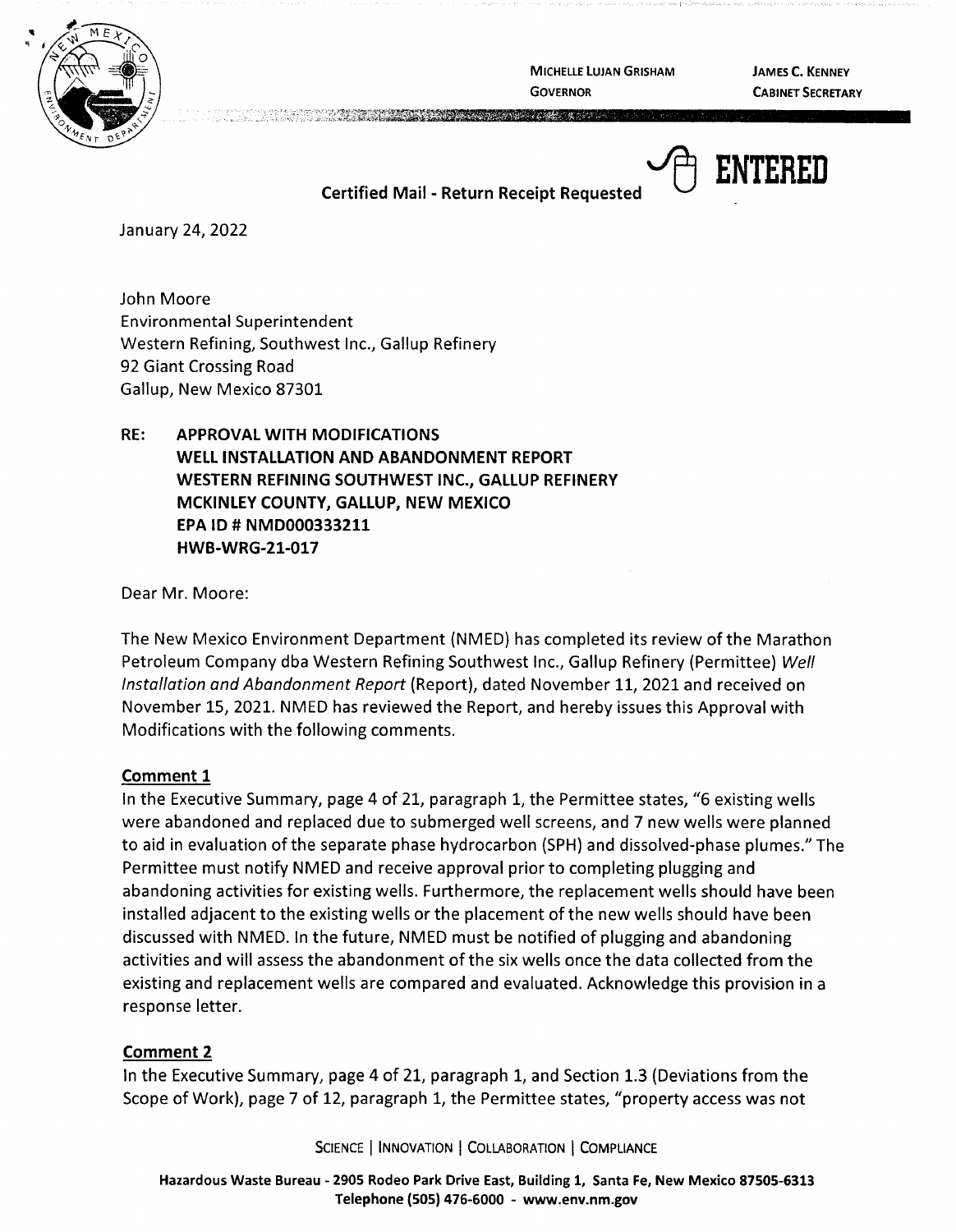granted for the two off-site monitoring wells (west of monitoring well OW-1 and northeast of monitoring well OW-30)." The Permittee must continue to make efforts to contact the property owner to gain access to the site.

,  $\ddot{\ }$ 

# **Comment 3**

In the Executive Summary, page 5 of 21, bullet 2, the Permittee states, "[m]onitoring wells OW-67 and OW-68 were installed in the upper sand (alluvium) aquifer to assess previously detected elevated concentrations of chloride and sulfate northwest of evaporation pond (EP) 2 and monitoring well GWM-1 and east of EP-2." The aquifer northwest of EP-2 is currently monitored by wells SMW-2, OW-59, and OW-60. It is NMED's opinion that wells OW-67 and OW-68 are not useful to assess the conditions of the referenced aquifer. Comment 1 in the NMED's December 27, 2021 Approval with Modifications Investigation Report, SMW-2 and GWM-1 Areas states, "[w]ells SMW-2, OW-59, and OW-60 were installed with screened intervals with depths of  $34.31 - 54.31$ ,  $20 - 35$ , and  $25 - 45$  feet bgs, respectively, which were designed to monitor groundwater quality at the Chinle/Alluvial Interface. Wells OW-67 and OW-68 were installed with screened intervals with depths of  $10 - 25$ , and  $5 - 25$  feet bgs, respectively, which were designed to monitor shallow groundwater quality at the upper-most saturated interval. The screened intervals of wells OW-67 and OW-68 are not comparable with well SMW-2; therefore, the conclusions regarding the elevated chloride and sulfate concentrations in the groundwater samples collected from wells OW-67 and OW-68 will not be representative of the samples collected from well SMW-2. If the Permittee would like to continue to use the locations of wells OW-67 and OW-68 to evaluate the chloride and sulfate concentrations in the Chinle/Alluvial interface, propose to install nested wells adjacent to OW-67 and OW-68 that are screened to monitor the groundwater quality at the Chinle/Alluvial Interface; otherwise, explain why wells OW-67 and OW-68 are sufficient for the evaluation in a response letter." Since this comment will be addressed in a separate report, no response is required.

# **Comment4**

In Sections 2.2 (Drilling) and 2.3 (Soil Borings) , page 8 of 21, paragraphs 5 and 6, the Permittee states, "[w]ell construction details are summarized in Table 2-1 [and g]roundwater was not encountered in two of the proposed monitoring well locations, OW-13A and OW-69 (Figure 2- 1)." Table 2-1 (Well Construction and Gauging Data) reports the surface elevations for most of the new wells except for borings OW-13A and OW-69. The Permittee must provide the surface elevation at boring OW-69. Comment 2 in the NMED's December 27, 2021 Approval with Modifications states, "[s]ince boring log OW-69 included in Appendix A (Boring Logs) does not provide information regarding the ground surface elevation, NMED is unable to evaluate whether boring OW-69 was advanced to a sufficient depth to intercept the saturated zone. The groundwater elevations at well GWM-1 are recorded as approximately 6,891 feet. Based on Figure 2 (SMW-2 and GWM-1 Area Features), boring OW-69 is depicted approximately 75 feet downgradient of well GWM-1 along a relatively flat hydraulic gradient in the pertinent area. Boring OW-69 should have been advanced to the comparable depth of groundwater detected in well GWM-1 (i.e., 6,891 feet), at a minimum. Provide accurate surface elevation survey data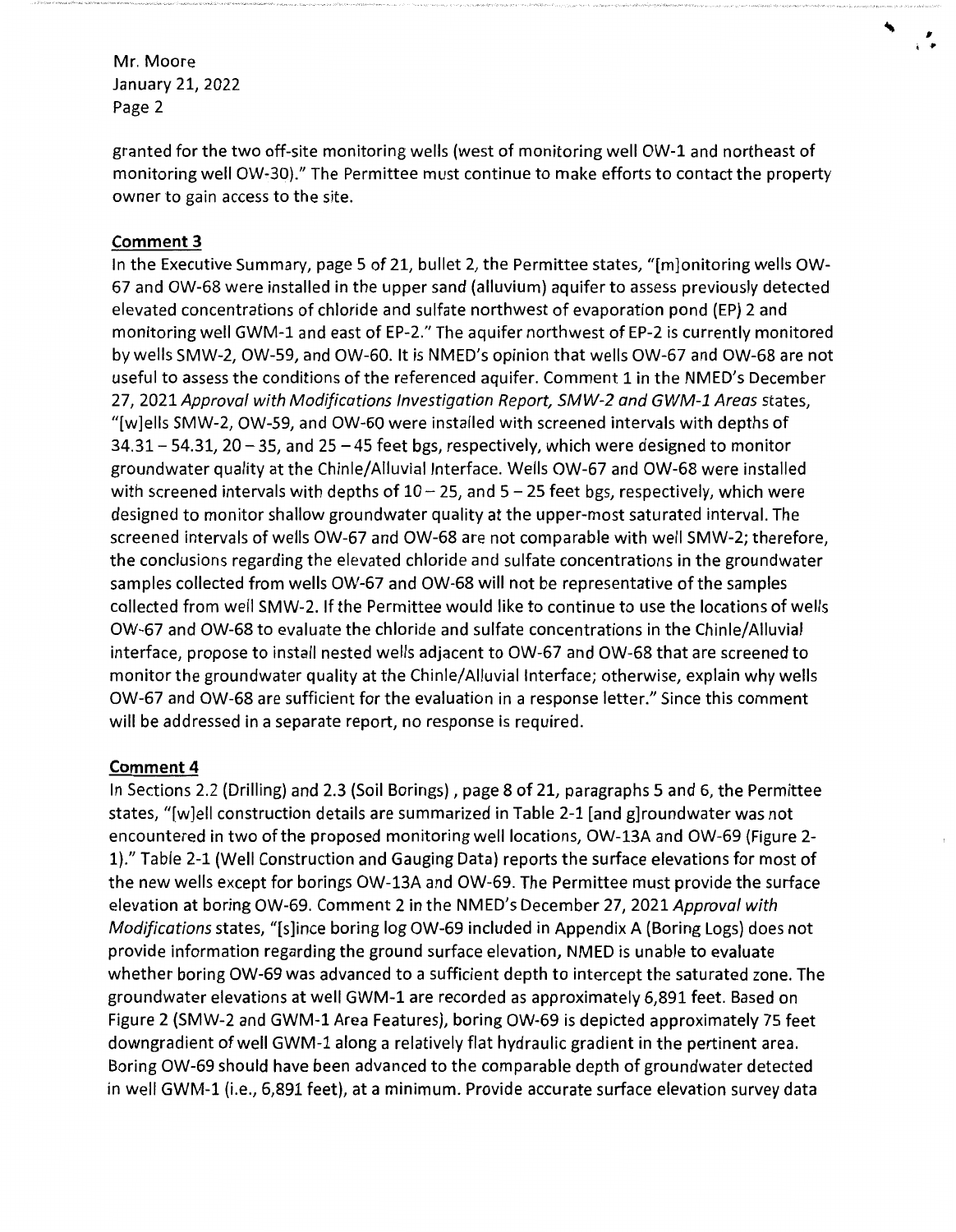,

for boring OW-69 to confirm that the depth of boring OW-69 was completed to a depth comparable to groundwater levels detected in well GWM-1 in the response letter." Since this comment will be addressed in a separate report, no response is required.

#### **Comment 5**

In Section 2.3 (Soil Borings), page 9 of 21, paragraph 2, the Permittee states, "[t]he rig was advanced to a total depth of 26 ft bgs, with no observable saturated interval in the upper sand (alluvium) or Chinle formation. Because the well [OW-69] was to be installed in the upper sand (alluvium) and not in the Chinle formation, the boring was not advanced past 26 ft bgs and no monitoring well was installed." Although the water bearing zone where well GWM-1 was screened is located at the alluvium/Chinle interface, it is possible that the same water bearing zone may be present below the interface at the location of boring OW-69. However, there is no surface elevation data to support the statement. Since the purpose of well OW-69 is to delineate the extent of SPH detected in well GWM-1, the boring should have been advanced past 26 feet below ground surface (bgs), in order for the boring depth to be comparable to the groundwater elevation recorded in well GWM-1 (see Comment 4). The surface elevation at boring OW-69 must be determined to confirm whether the boring depth (i.e., at or below 26 feet bgs) was sufficient. Since this comment will be addressed in a separate report, no response is required.

#### **Comment 6**

In Section 2.5 (Well Abandonment), page 11 of 21, paragraph 2, the Permittee states, "[i]n the Comment 3 of the letter "Approval with Modifications, Hydrocarbon Seep Interim Measures 2021 Second Quarter Status Report" dated September 14, 2021, NMED stated, "Existing Wells MKTF-1, MKTF-2, MKTF-4, MKTF-17, and MKTF-18 must not be plugged and abandoned; they must be preserved at this time." However, the wells were abandoned in July 2021 and August 2021, in accordance with previous correspondence, before the September 2021 letter was received. The replacement wells will provide enhanced information (the ability to monitor for SPH) in addition to providing equivalent dissolved constituent data while reducing the liability of maintaining duplicative shallow groundwater wells." In the future, the Permittee must notify NMED prior to plugging and abandoning wells at the site so that NMED will be provided with the opportunity to assess the abandonment of the existing wells once the data collected from the existing and replacement wells are compared and evaluated (see Comment 1). NMED also agrees that the replacement wells will provide the ability to monitor for SPH. For example, well RW-2 has a submerged screen interval (26.1 - 36.1 feet bgs) that has never been able to detect SPH while well RW-2R has a screened interval that intercepts the water table  $(11.5 - 31.5$  feet bgs) which provides accurate data (2.67 feet of SPH was detected in well RW-2R according to Table 2-1). Although the replacement wells will provide the ability to monitor for SPH, the Permittee may not collect groundwater samples for dissolved-phase constituents from well RW-2R because of the presence of SPH. Since the screened interval of well RW-2 was submerged and SPH was absent, the Permittee could have continued to collect groundwater samples from well RW-2 if it had not been abandoned. There were potential benefits to retain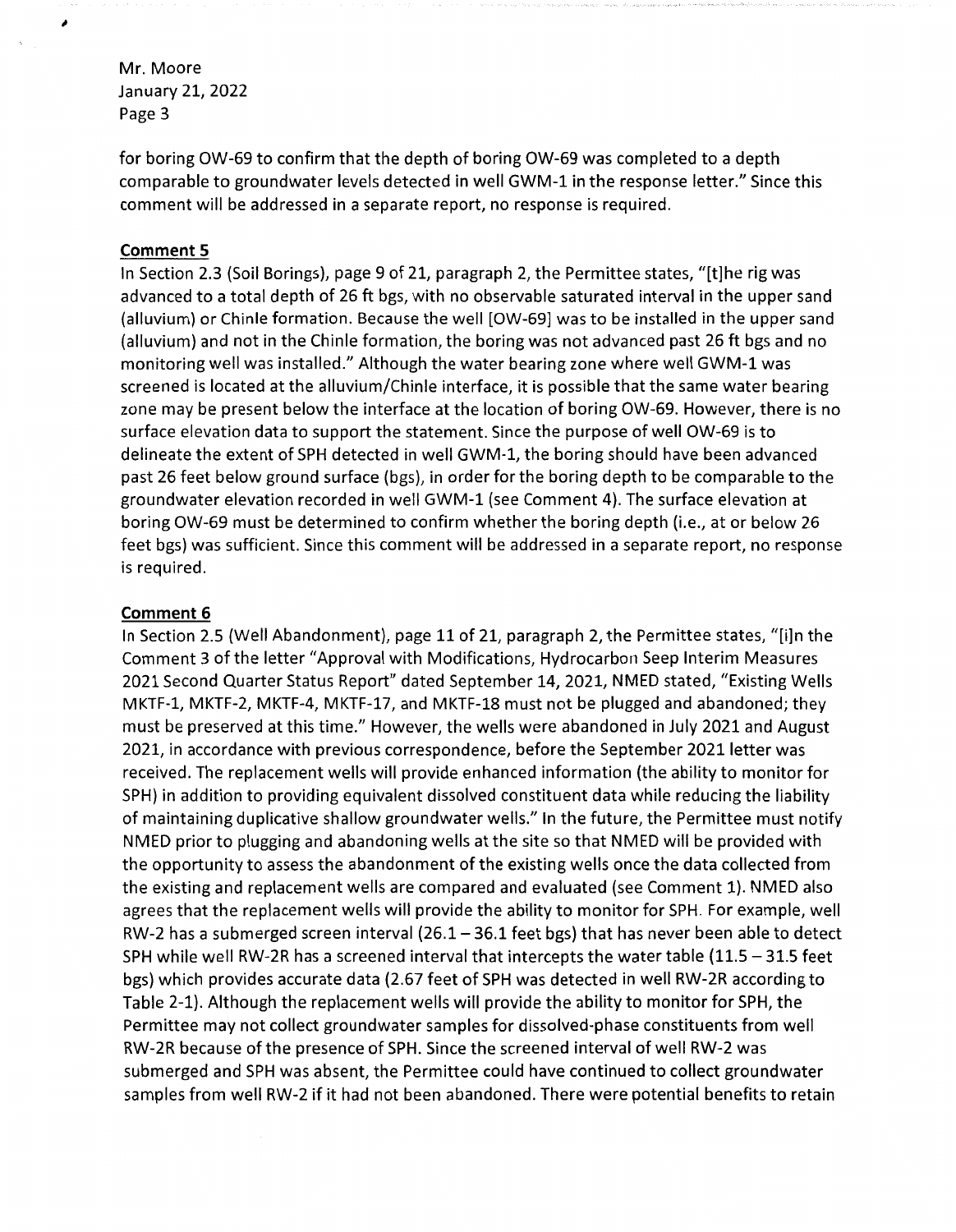well RW-2 as well as other abandoned wells. Although no revision to the Report is warranted, existing wells must not be plugged and abandoned without NMED's prior approval in the future.

## **Comment 7**

Although all analytical tables included in the Report identify analytes whose limit of detection (LOD) value exceeds the applicable screening level with bold font (e.g., **ND(2.9}** for 1,2 dibromo-3-chloropropane), Section 4.0 (Summary and Conclusions), pages 19 through 20, does not provide a discussion regarding such analytes. All data provided by analyses where LOD values exceed the screening levels are considered data quality exceptions and cannot be used to demonstrate compliance. All data quality exceptions must be identified in the text as well as tables, or figures. Revise the Report to include a discussion in the appropriate section(s) and provide replacement pages.

## **Comment 8**

Figure 2-1 (New Well Locations and abandoned Wells July and August 2021) contains a typographical error. Although well MKTF-17 was abandoned, well MKTF-07 was identified as the abandoned well in Figure 2-1. Correct the typographical error in Figure 2-1 and provide a replacement figure. In addition, although Figure 2-1 depicts the locations of new wells, soil borings and abandoned wells, existing wells are not shown on the figure. It is helpful to include a figure that presents both the existing and new wells to have a full depiction of well locations described in the text of the Report. Provide a separate figure that presents both the existing and new wells.

The Permittee must address all comments in this Approval with Modifications and submit the required response letter and replacement pages to NMED no later than **April 15, 2022.** 

This approval is based on the information presented in the document as it relates to the objectives of the work identified by NMED at the time of review. Approval of this document does not constitute agreement with all information or every statement presented in the document.

If you have questions regarding this letter, please contact Michiya Suzuki of my staff at 505- 690-6930.

Sincerely,

Dave Cobrain Program Manager Hazardous Waste Bureau